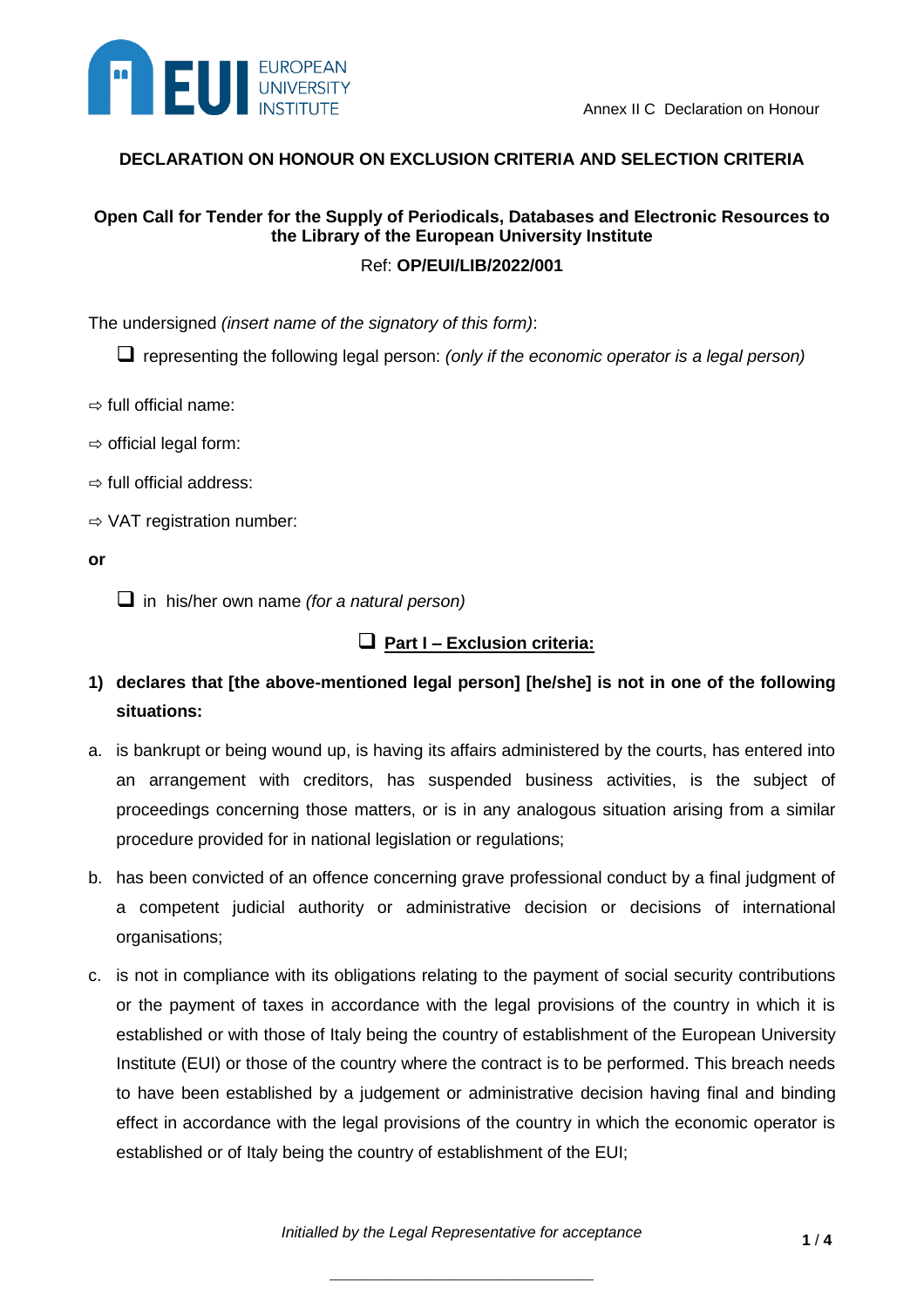

- d. has been the subject of a final judgment for fraud, corruption, involvement in a criminal organisation, money laundering, terrorist-related offences, child labour or other forms of trafficking in human beings or any other illegal activity, where such illegal activity is detrimental to the EUI's financial interests;
- e. has been in serious breach of a contract financed by the EUI or has been the subject of an offense of serious irregularity established by a final judgment of a competent judicial authority or administrative decision;
- f. is subject to an administrative penalty for being guilty for grave professional misconduct, or for having made substantial errors or committed irregularities or fraud, or have been declared to be in breach of their obligations under contracts covered by the EUI's budget, as per Article 41 of the EUI's Public Procurement Regulation (President's Decision No. 19/2018 of 16<sup>th</sup> May 2018).
- **2) declares that the natural person(s) who is/are (a) member(s) of the administrative, management or supervisory body of the economic operator or has/have the powers of representation, decision or control is/are not in a situation listed above.**
- **3) declares that [the above-mentioned legal person] [he/she]:**
- g. has no conflict of interest in connection with the contract; a conflict of interest could arise in particular as a result of economic interests, political or national affinity, family, emotional life or any other shared interest, including conflicting professional interests; at present or occurred over the past 5 (five) years;
- h. will inform EUI, without delay, of any situation considered a conflict of interest or which could give rise to a conflict of interest;
- i. has not granted and will not grant, has not sought and will not seek, has not attempted and will not attempt to obtain, and has not accepted and will not accept any advantage, financial or in kind, to or from any party whatsoever, where such advantage constitutes an illegal practice or involves corruption, either directly or indirectly, inasmuch as it is an incentive or reward relating to award of the contract;
- j. will not undertake to unduly influence the decision-making process of the EUI or obtain confidential information that may confer upon them undue advantages in the procurement procedure;
- k. will not undertake to enter into agreements with other candidates and tenderers aimed at distorting competition;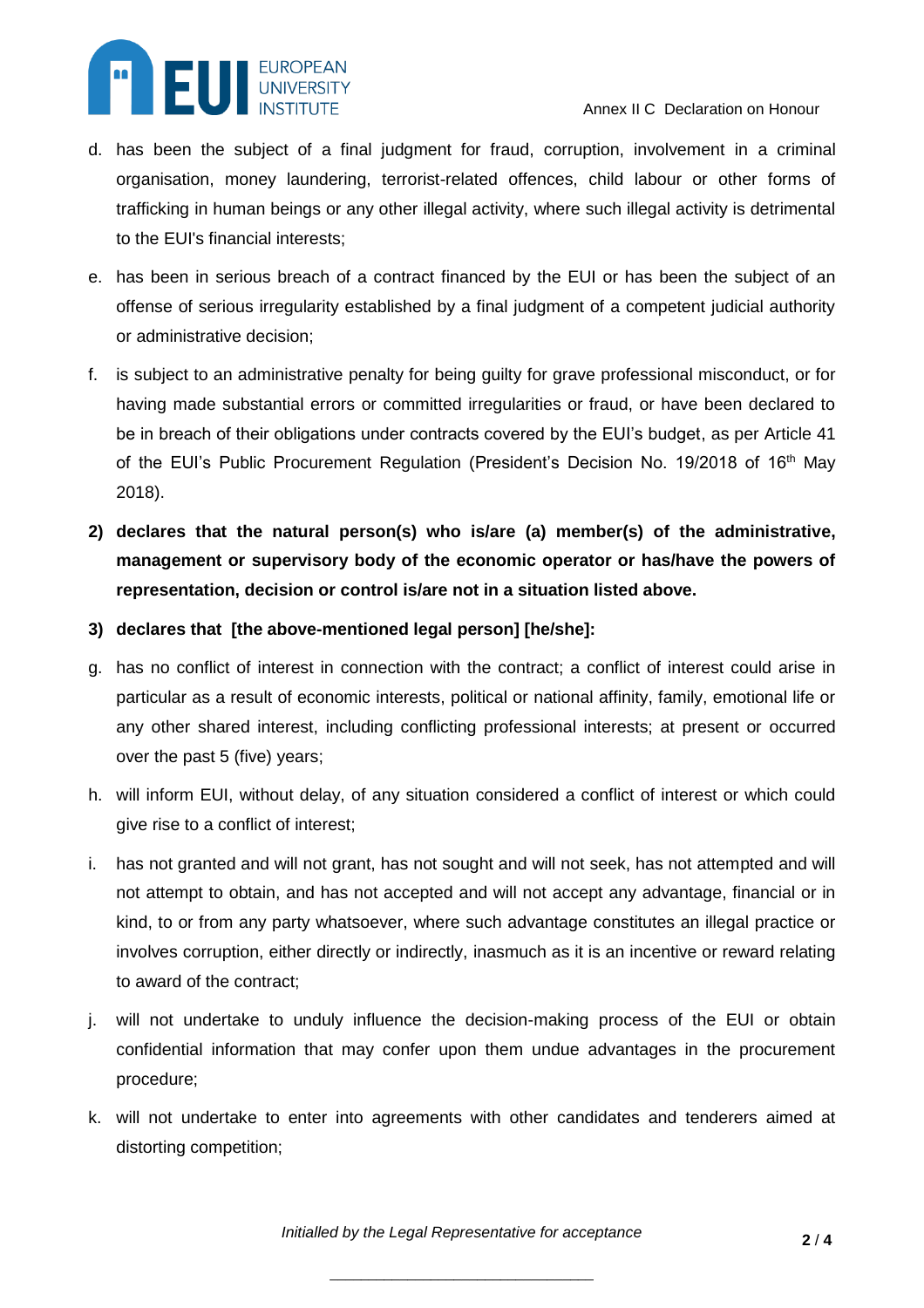

 $\overline{a}$ 

- l. will not undertake to deliberately provide misleading information that may have a material influence on decisions concerning exclusion, selection or award;
- m. has provided accurate, sincere and complete information to EUI within the context of this procurement procedure.
- **4) acknowledges that****[the above-mentioned legal person] [he/she] may be subject to administrative and financial penalties<sup>1</sup> if any of the declarations or information provided prove to be false.**

In case of award of contract, the following evidence shall be provided upon request and within the time limit set by the EUI:

For situations described in (a), (b), (d) and (e), production of a recent extract from the judicial record is required or, failing that, a recent equivalent document issued by a judicial or administrative authority in the country of origin or provenance showing that those requirements are satisfied. Where the tenderer is a legal person and the national legislation of the country in which the tenderer is established does not allow the provision of such documents for legal persons, the documents should be provided for natural persons, such as the company directors or any person with powers of representation, decision making or control in relation to the tenderer.

For the situation described in point (c) above, recent certificates or letters issued by the competent authorities of the State concerned are required. These documents must provide evidence covering all taxes and social security contributions for which the tenderer is liable, including for example, VAT, income tax (natural persons only), company tax (legal persons only) and social security contributions.

For any of the situations (a), (b), (d) or (e), where any document described in two paragraphs above is not issued in the country concerned, it may be replaced by a sworn or, failing that, a solemn statement made by the interested party before a judicial or administrative authority, a notary or a qualified professional body in his country of origin or provenance.

If the tenderer is a legal person, information on the natural persons with power of representation, decision making or control in relation to the candidate or tenderer shall be provided only upon request by the EUI.

*Initialled by the Legal Representative for acceptance* <sup>1</sup> As provided for in Article 41 of the EUI President's Decision 19/2018 of 16<sup>th</sup> May 2018 (Public Procurement Regulation)